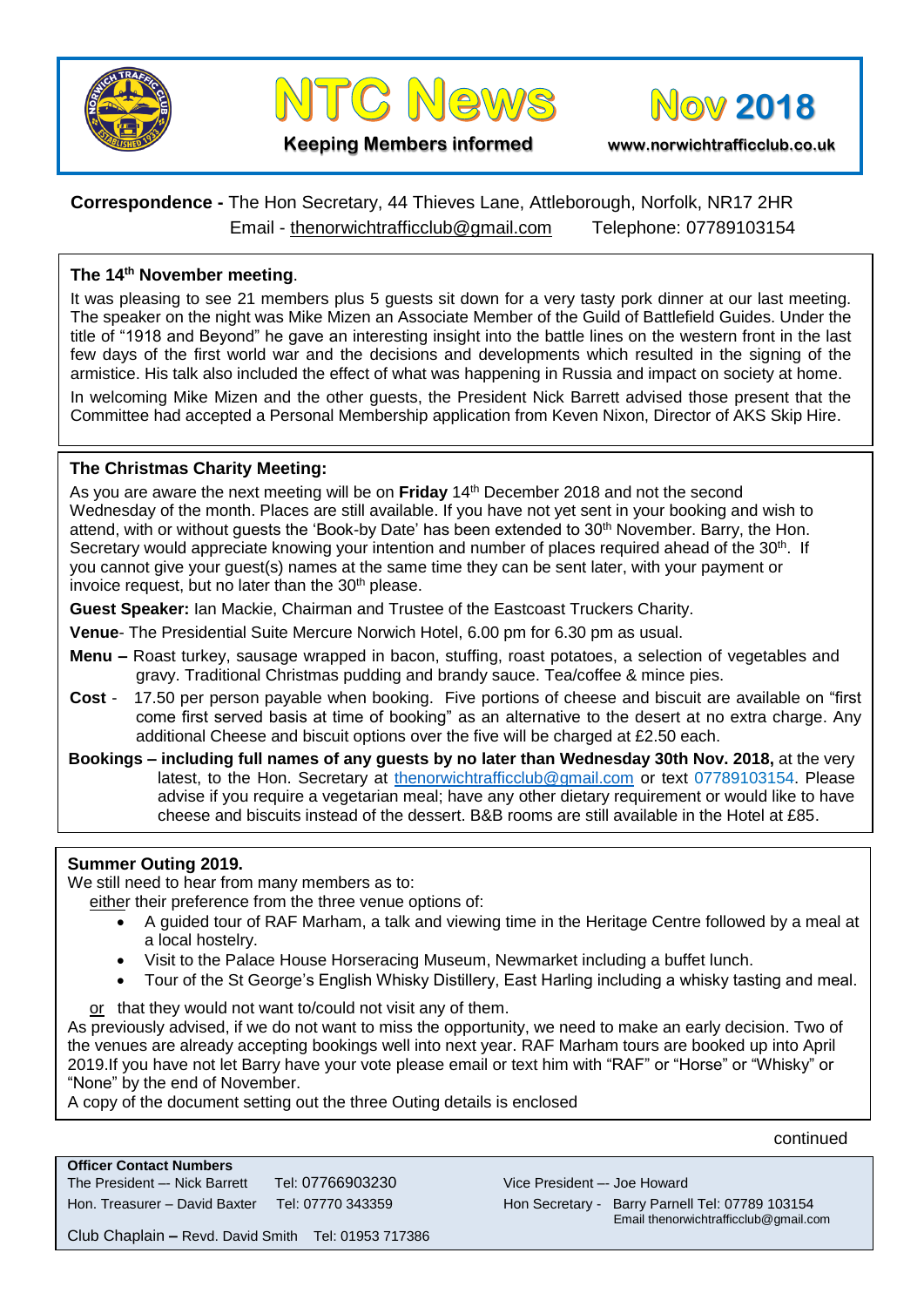**79th Annual Dinner. –** Enclosed is the Reservation form the 2019 Annual Dinner which will be held on Friday 15<sup>th</sup> February 2019. March may seem a long way off but, as many of you know, arranging for guests takes time as does the detailed planning of the event. The 'Book-by date' is 31<sup>st</sup> January 2019. The ticket price has had to be increased by £1.00 to £46.00 per head to take account of the £1.00 inflation increase being charged by the Hotel. This year we have managed to once again hired Ian Richards, the comedian who went down such a storm at the 2017 evening, as the after-dinner speaker. In addition, Sean Goodman a close-up magician will be performing at the tables.

This event works best when we fill the room to capacity. Please try to come and bring as many guests as you can. As in the last few years, if you know of a non-member company or organisation who you think might like to have a table and invite their customers/suppliers we would be happy to accommodate them. Just let Barry Parnell know or get them to contact him.

In last month's Newsletter the matter of affording the Annual Dinners and need for attracting sponsorship was raised. Anniversary of the Club's foundation. To help meet the cost of each year's event, and to start building a fund for a 90<sup>th</sup> Anniversary Dinner in 2023, the following Sponsorship Plan has been proposed: For each event we are seeking:

- A Main Sponsor £500 in recognition we will acknowledge this and include their name (and logo where appropriate) in all documentation, advertising and press reports etc for the event, together with the chance to dress the room for the event.
- An After-dinner/Entertainment Sponsor £250 whose name (and logo where appropriate) will appear alongside all mention of the speaker/entertainer in all documentation, advertising and reports on the event.
- A Meal Sponsor £100 whose name (and logo where appropriate) will be included on the menu page of the Programme/Menu cards.
- Table Sponsorships of £30 enabling table hosts not only the chance to dress their table(s) but to have their company logo included in the acknowledgements section of the Programme/Menu cards.

We hope you want to help make the Annual Dinners a continuing success, the highlight of the Club year and a marketplace for your Company. Please consider becoming a sponsor for the March 2019 Annual Dinner and discuss the opportunity with Nick Barrett, President or the Hon. Secretary, Barry Parnell

**Member Networking** – Networking is the major purpose of our Club but what do you know about all the fellow members who are at each meeting?

In the October Newsletter we asked for a couple of members when booking to volunteer to give a brief talk about themselves, their careers, interests etc. At the November meeting, Trevor Eady and Mike Artherton gave such talks which were well received by all present.

We are not asking for anyone to follow in Trevor and Mike's footsteps for the December meeting. However, we will continue with similar member 'this is me' talks at each meeting, other than the Annual Dinner, starting again in January. When booking your attendance at any meeting let Barry know that you are willing to stand up and tell the gathered assembly something about you, your career, interests and anything else you feel may interest them. No more than 5 to 8 minutes would be ideal.

**Improving our Public Presence** – Some of you may have seen the article entitled "Carrow Road legend had a hand in creating unusual Norwich Club" in the Weekend Supplement of the Saturday 17<sup>th</sup> November EDP. The article gave information on the Club's formation; history. The involvement of Charles and Geoffrey Watling and our recent involvement in modern transportation matters. The intention of commissioning the article from Derek James, ex EDP and Evening News journalist, was to hopefully generate public and institutional interest in what we are and do.

We can report early success. We have been recognised by the Transportation Team of Norwich City Council as a Consultative Group and added to the list of organisations for be included in future consultations. This Team work with County Council colleagues to implement the Transport for Norwich Strategy Schemes.

This is just the start of what needs to be an ongoing process. Earlier in November we had a letter published in the EDP dealing with the glib response from Greater Anglia to complaints about the high level of cancellations and constant late arrival times on the Norwich – Cambridge line. We need your help and input. We will consult you when the Council approaches us for comment on any proposed schemes, but we also need to be proactive. We need you to let the Committee know about any transportation issue, road; rail; air, that you have concern or interest in. This can then be discussed at member meetings and decisions made on how we take such matters forward with appropriate authorities.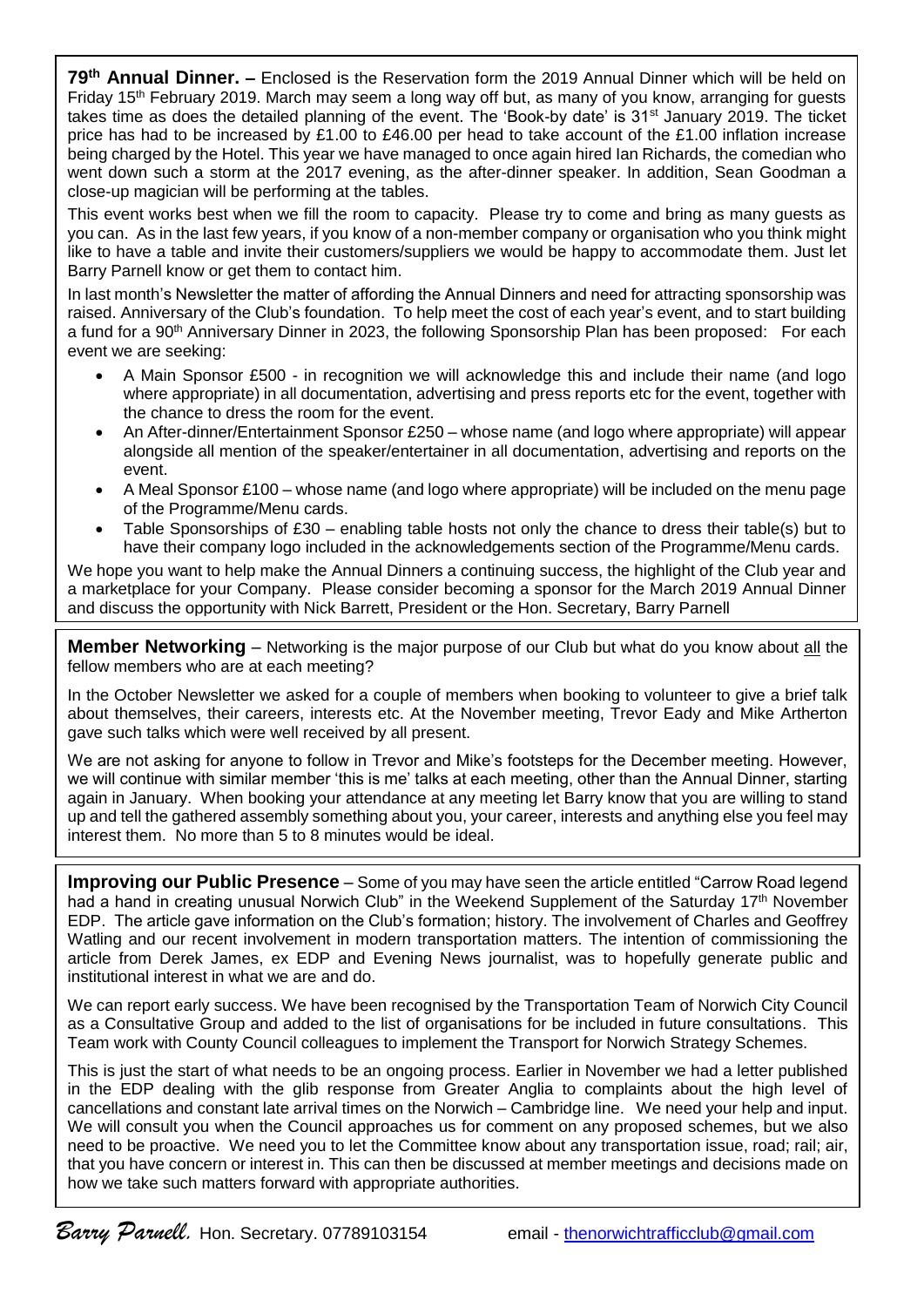



**Keeping Members informed [www.norwichtrafficclub.co.uk](http://www.norwichtrafficclub.co.uk/)**

# **2018-2019 Season - Club Outings Survey**

Last season, for various reasons we were unable to organise a Summer Outing. Consequently, to give more time to seek member views, negotiate and make the arrangements, we have started the research and decision process earlier.

Your Committee looked at nine potential venue options and at the October Members meeting those present were asked to select their preferences from these options. The outing would take place in late May or in June 2019.

In no particular order the top three selected in that initial member survey were:

- RAF Marham
- Palace House Horseracing Museum, Newmarket
- St George's English Whisky Company, East Harling.

The Committee now needs input from all members, including those who took part in the initial survey, as to which of the three option you would prefer. We can then speak in more detail with the venue which the majority would most like to visit. Detailed information on each option is given below. Please take the costs as indicative of what charges may be as they are this year's figures and may be slightly different for next year. Negotiations on the chosen venue may also allow for some discount. As usual for our outings, your guests, whether business, family or friends are very welcome, and, in most cases, we can get the best deal from larger attendance numbers.

Once you have decided on your preference please advise Barry Parnell which one it is by, either emailing to the norwichtrafficclub.co.uk or by texting to 07789103154, one of the following words:

- **"RAF"** (if the RAF Marham is your choice) **or**
- **"Horse"** (if you would prefer the Palace House Horse Museum), **or**
- **"Whisky"** (for the English Whisky Co) **or**
- **"None"** if you would not be likely to attend any of the three options.

### **If texting please include your full your name so that we can contact you once the final option has been decided.**

Alternatively, you can phone your decision to Barry on 07789103154. If you need further information before making your decision, Barry is happy to take your call. **It would be greatly appreciated if you could register** y**our vote as soon as possible by Saturday 1st December 2018, even if it is "None".**

### **RAF Marham – Tour of the Base and visit to the Heritage Centre Museum**

The visit would have to take place on either a Tuesday or Wednesday afternoon. **Numbers are limited to a maximum of 20.**

Starting with tea and coffee whilst receiving a briefing from the Media and Community Officer. we would then visit the Heritage Centre. We will receive a talk on, 100 years history of RAF Marham and aviation in East Anglia, from its beginnings as a Royal Flying Corps Home Defence Airfield in 1916 through to the Second World War, the Cold War, today's modern operations, the Tornado GR4, and the F35 Lightning with No. 617 Squadron 'The Dambusters'. After looking at the exhibits in the museum, we will be taken on a one hour guided coach tour of the base. This will finish by stopping off to look at a Victor aircraft, a Tornado Aircraft and the opportunity to take photos. For more information on the Heritage Centre go to [www.marhamhub.co.uk/heritage-centre.](http://www.marhamhub.co.uk/heritage-centre)

Travel – By midi coach from Norwich to RAF Marham.

Cost - RAF Marham make no charge for the tour and Heritage Centre visit (donations appreciated). The coach will cost a total of circa £350. i.e.£17.50 per person if the full quota of 20 for the event is carried.

Food & Drink – Other than tea/coffee provided at the Base we will look, subject to member interest, to have further refreshments or a meal in the area or back in Norwich, after the visit.